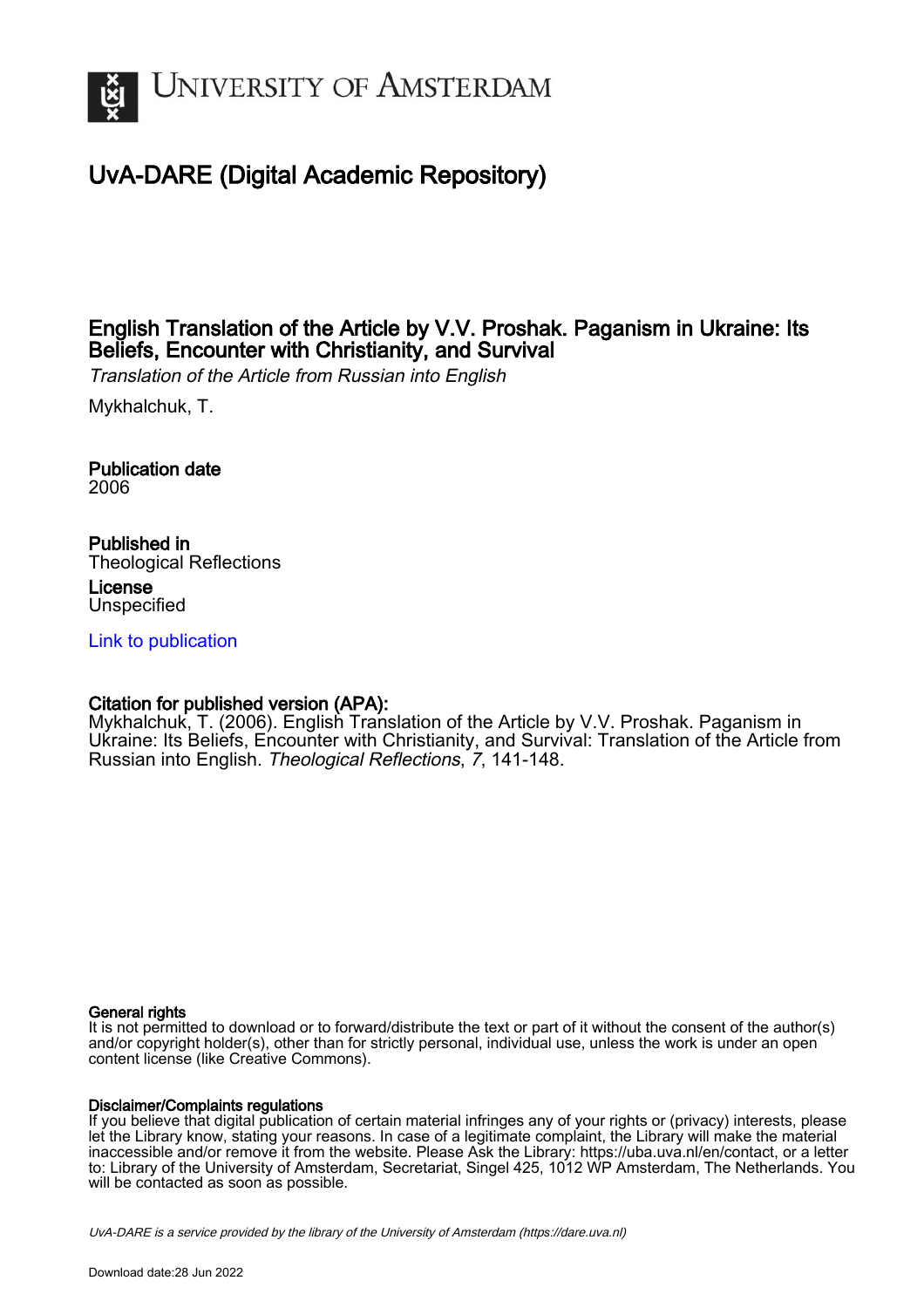# Paganism in Ukraine: Its Beliefs, Encounter with Christianity, and Survival

© V. Proshak, 2006 Vitaliy PROSHAK, *Zaporozie, Ukraine*



**Vitaliy Valentynovych Proshak** is a researcher in the Theological Department of Utrecht University, the Netherlands, where he is pursuing his PhD in Philosophy of Religious Education. Before entering the doctoral program he received the Master of Divinity and Master of Evangelical Theology degrees at Tyndale Theological Seminary in Amsterdam. He also works with Zaporozhye Bible College and Seminary in Ukraine where he received his Bachelor's Degree and taught full time until June 2003 when he left to further his education.

*"*...the past decade has seen a revival of neo-paganism in Ukraine..."<sup>1</sup>

This article presents an overview of Ukrainian paganism  $\perp$  as the main pre-Christian religion in Ukraine, explains its encounter with Christianity, and evaluates the reasons for the rising interest in paganism in modern day Ukraine. The first part of the article shows that Ukrainian pagan beliefs could have a connection with ancient Asian religions because of trade routes from India and China to the Roman Empire that passed through the lands of modern day Ukraine. The second part of the article demonstrates that Ukraine was already partly Christian even before its official Christianization due to the missionary outreach of the apostle Andrew, Greek colonization, and the political influence of Byzantium and Rome. The third part of the article presents a short overview of neo-paganism in Ukraine and its international connections. The conclusion of the article responds to the two main reasons for rising interest in paganism in Ukraine: the issue of national identity and the essence of Christianity itself.

#### Paganism in Ukraine

As one of the world religions, paganism is, of course, present in Ukraine. It is impossible to say when paganism "came" to Ukraine. However, neither are there sufficient historical sources indicating that paganism has always been in Ukraine. One thing is clear—according to the sixth century Byzantine historian Procopius of Caesarea, paganism is the main pre-Christian religion in Ukraine. $<sup>2</sup>$ </sup>

<sup>&</sup>lt;sup>1</sup> Andrij Yurash, "Ukraine," in *Religions of the World*, J. Gordon Melton and Martin Baumann, eds., vol. 4, (Santa Barbara, Calif.: ABC-CLIO, Inc.: 2002), 1321.

<sup>2</sup> Bohdan Kravtsiw and Bohdan Medwidsky, "Mythology," *Encyclopedia of Ukraine,* n.d., <http://www.encyclopediaofukraine.com/display.asp?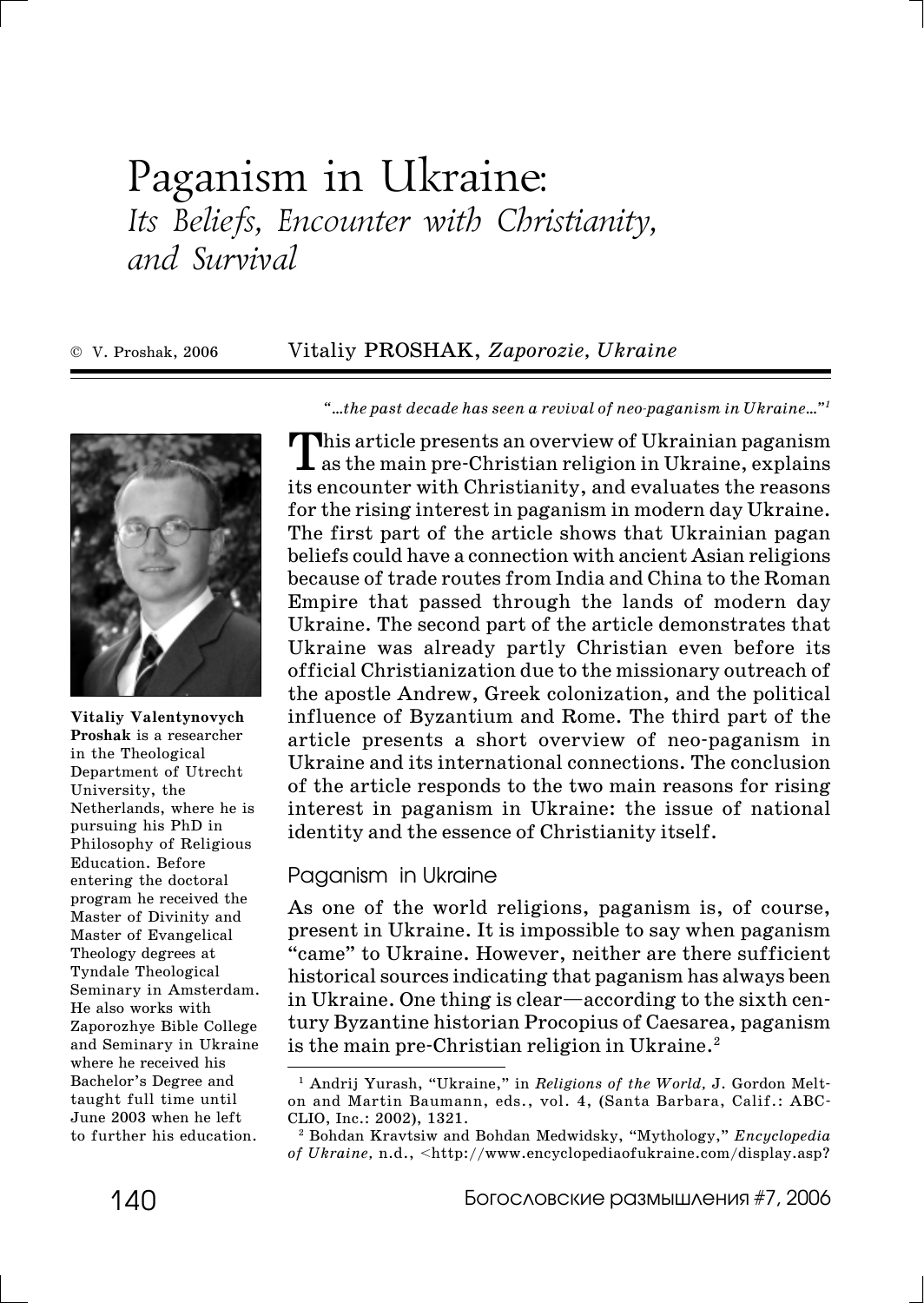### Pagan Beliefs in Ukraine

*The Encyclopedia of Ukraine* speaks of four main periods in the development of paganism in Ukraine. Archeological investigations along the Dnieper, Don, and Dniester rivers revealed that the first inhabitants of this land  $(3500-2700$  BC) lived in large villages with as many as  $600 - 700$  people, and had a "culture rich in magical rituals and supernatural beliefs."3 The characteristic belief of the earliest period was animism—the simple belief in the existence of supernatural beings4 which explains death, dreams, visions, and natural phenomena.5 Animism was expressed in Ukrainian paganism in the belief in the existence of good (*berehyni*) and evil (*upyry, demony*) spirits,<sup>6</sup> a primitive form of ethno-religious dual $ism<sup>7</sup>$ 

During this period the ancestors of the Ukrainian nation, the Cimmerians, as Homer in the *Odyssey* called the nation that lived on the northern shore of the Black Sea in the eighth century  $BC$ ,<sup>8</sup> also worshiped a mythical hero-horseman. Animism developed later this period into the worship of fertility gods (Rod and the *rozhany!* *tsi*) and ancestor spirits,<sup>9</sup> but still held to its general description as a polytheistic religion.10

Scholars who have explored the history of paganism in Ukraine cannot explain the fact that there is a third phase in its development that is radically opposed to the previous two. Bohdan Kravtsiw and Bohdan Medwidsky in their article in *Ukrainian Mythology* state that during this phase paganism changed its nature from polytheistic animism to monotheism.11 This was the time when all of the deities were organized in the doctrinal pantheon with Svaroh being the supreme god. Later, however, the religious system was changed and Perun came on the scene, subdued Svaroh, and took authority over the pantheon.

It should be noted that this development in the doctrines of paganism from animism to Perun's supremacy does not mean that all other pagan gods were forgotten and not worshiped anymore. Development in doctrines did not eliminate the previous beliefs, but added to them the supremacy of a new god without neglecting to worship to the old ones.

AddButton=/pages/m/y/mythology.htm> (24 March 2006).

<sup>&</sup>lt;sup>3</sup> Orest Subtelny, *Ukraine: A History*, (Toronto: University of Toronto Press, 1988), 6.

<sup>4</sup> Raymond Firth, "Animism," in *A New Dic! tionary of Christian Theology*, Alan Richard! son and John Bowden, eds. (London: SCM Press Ltd., 1983), 21.

<sup>5</sup> D.A. Hu, "Animism," in *New Dictionary of Theology*, Sinclair B. Ferguson and David F. Wright, eds. (Downers Grove, Ill.: InterVarsity Press, 1988), 24.

<sup>6</sup> Mykola Mushynka, "Paganism," *Encyclope! dia of Ukraine,* n.d., <http://www.encyclope diaofukraine.com/display.asp?AddButton=

pages\P\A\Paganism.htm> (24 March 2006). 7 H.B. Kuhn, "Dualism*,*" in *Evangelical Dic!*

*tionary of Theology*, Walter A. Elwell, ed., 2nd ed., (Grand Rapids, Mich.: Baker Academic, 2001), 357.

<sup>8</sup> Subtelny, *Ukraine*, 9.

<sup>9</sup> Mushynka, "Paganism," *Encyclopedia of Ukraine.*

 $10$  Ibid.

<sup>&</sup>lt;sup>11</sup> Bohdan Kravtsiw and Bohdan Medwidsky, "Mythology," *Encyclopedia of Ukraine*, n.d., <http://www.encyclopediaofukraine.com/ display.asp?AddButton=/pages/m/y/mythology. htm> (24 March 2006)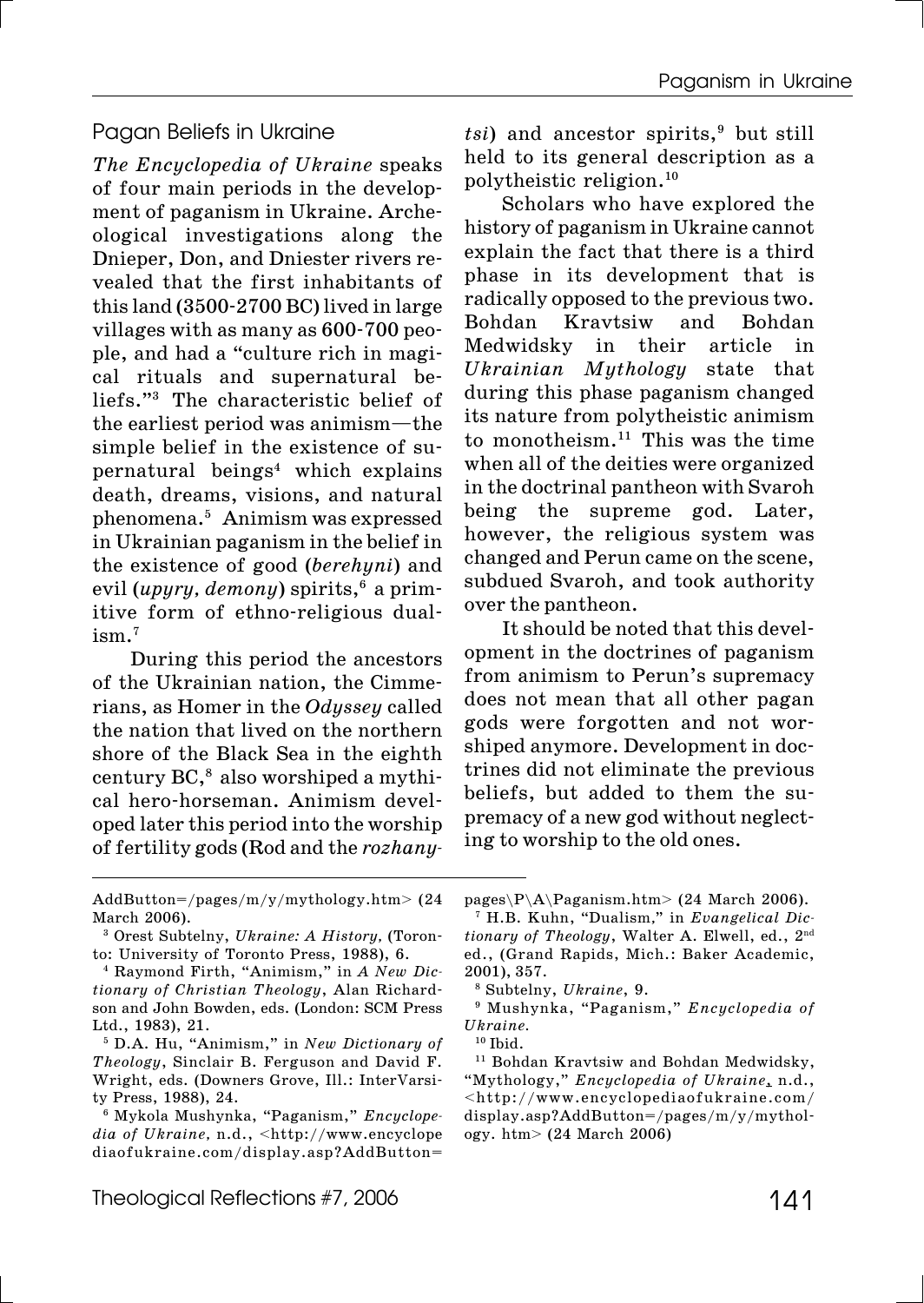| <b>Name</b>           | <b>Description</b>                                                                                                                                                                                              |
|-----------------------|-----------------------------------------------------------------------------------------------------------------------------------------------------------------------------------------------------------------|
| Rod                   | one of the fertility gods                                                                                                                                                                                       |
| Svaroh <sup>12</sup>  | god of sky, sun, and heavenly fire (thunder); <sup>13</sup> identified<br>with the Roman Vulcan <sup>14</sup>                                                                                                   |
| Perun <sup>15</sup>   | god of thunder, lightning, and rain, the ruler of the<br>heavens, and later the god of war; <sup>16</sup> the thunder god in<br>the old Baltic religion <sup>17</sup>                                           |
| Khors <sup>18</sup>   | a god of the sun and the source of righteousness; <sup>19</sup><br>the healer <sup>20</sup>                                                                                                                     |
| Dazhboh <sup>21</sup> | a god of the sun, the son of Svaroh; third after Perun and<br>Khors; <sup>22</sup> ancient Ukrainian people (Varangians and<br>Polianians <sup>23</sup> ) were called "the children of Dazhboh"                 |
| Strvboh <sup>24</sup> | a god of the wind; <sup>25</sup> however, <i>Dictionary of Pagan</i><br>Religions says that the functions of this pagan god are<br>obscure; <sup>26</sup> the counterpart of the Greek god Aeolus <sup>27</sup> |
| Mokosh <sup>28</sup>  | a goddess of fertility, water, and women; related to Hecate<br>and Aphrodite in classical mythology; Perun's wife <sup>29</sup>                                                                                 |

Table I: Names and Functions of Gods in Ukrainian Paganism

Unlike the Egyptians, Babylonians, or Greeks, Ukrainian pagans did not build huge temples for their gods. Mykola Mushynka in his article on paganism in *Encyclopedia of Ukraine* says that Ukrainians preferred to worship gods in open areas using altars built on the sacred places.<sup>30</sup> Archeol-

12 Mushynka, "Paganism," *Encyclopedia of Ukraine.*

13 Mykola Mushynka, "Svaroh," *Encyclopedia of Ukraine,* n.d., <http://www.encyclopedia ofukraine.com/display.asp?AddButton= pages\S\V\Svaroh.htm> (24 March 2006)

14 Harry E. Wedeck and Wade Baskin, eds., *Dic! tionary of Pagan Religions: The Cults, Rites, and Rituals Associated with Polytheistic Religion from the Stone Age to the Present,* s.v., "Svaroh" (Secaucus, N.J.: The Citadel Press, 1973), 312.

15 Mushynka, "Paganism," *Encyclopedia of Ukraine.*

16 Mykola Mushynka, "Perun," *Encyclopedia of Ukraine*, n.d., <http://www.encyclopedia ofukraine.com/display.asp?AddButton= pages\P\E\Perun.htm> (24 March 2006).

17 Wedeck and Baskin, eds., *Dictionary of Pa! gan Religions*, 260.

18 Mushynka, "Paganism," *Encyclopedia of Ukraine*.

<sup>19</sup> *Encyclopedia of Ukraine ,* "Khors," n.d., <http://www.encyclopediaofukraine.com/ display.asp?linkpath=pages\K\H\Khors.htm>, (24 March 2006).

20 Wedeck and Baskin, eds., *Dictionary of Pa! gan Religions,* s.v., "Khors," 186.

21 Mushynka, "Paganism," *Encyclopedia of Ukraine*.

<sup>22</sup> *Encyclopedia of Ukraine,* "Dazhboh", n.d., <http://www.encyclopediaofukraine.com/ display.asp?linkpath=pages\K\H\Khors.htm>, (24 March 2006)

23 G.Y. Shevelov, "Rus," *Encyclopedia of Ukraine,* n.d., <http://www.encyclopediaof ukraine.com/display.asp?AddButton= pages\R\U\RushDA.htm> (24 March 2006)

24 Mushynka, "Paganism,"*Encyclopedia of Ukraine*.

<sup>25</sup> *Encyclopedia of Ukraine,* "Stryboh."

26 Wedeck and Baskin, eds., *Dictionary of Pa! gan Religions,* s.v., "Stribog," 305.

<sup>27</sup> *Encyclopedia of Ukraine,* "Stryboh."

28 Mushynka, "Paganism,"*Encyclopedia of Ukraine*.

<sup>29</sup> *Encyclopedia of Ukraine,* "Mokosh."

30 Mushynka, "Paganism," *Encyclopedia of Ukraine.*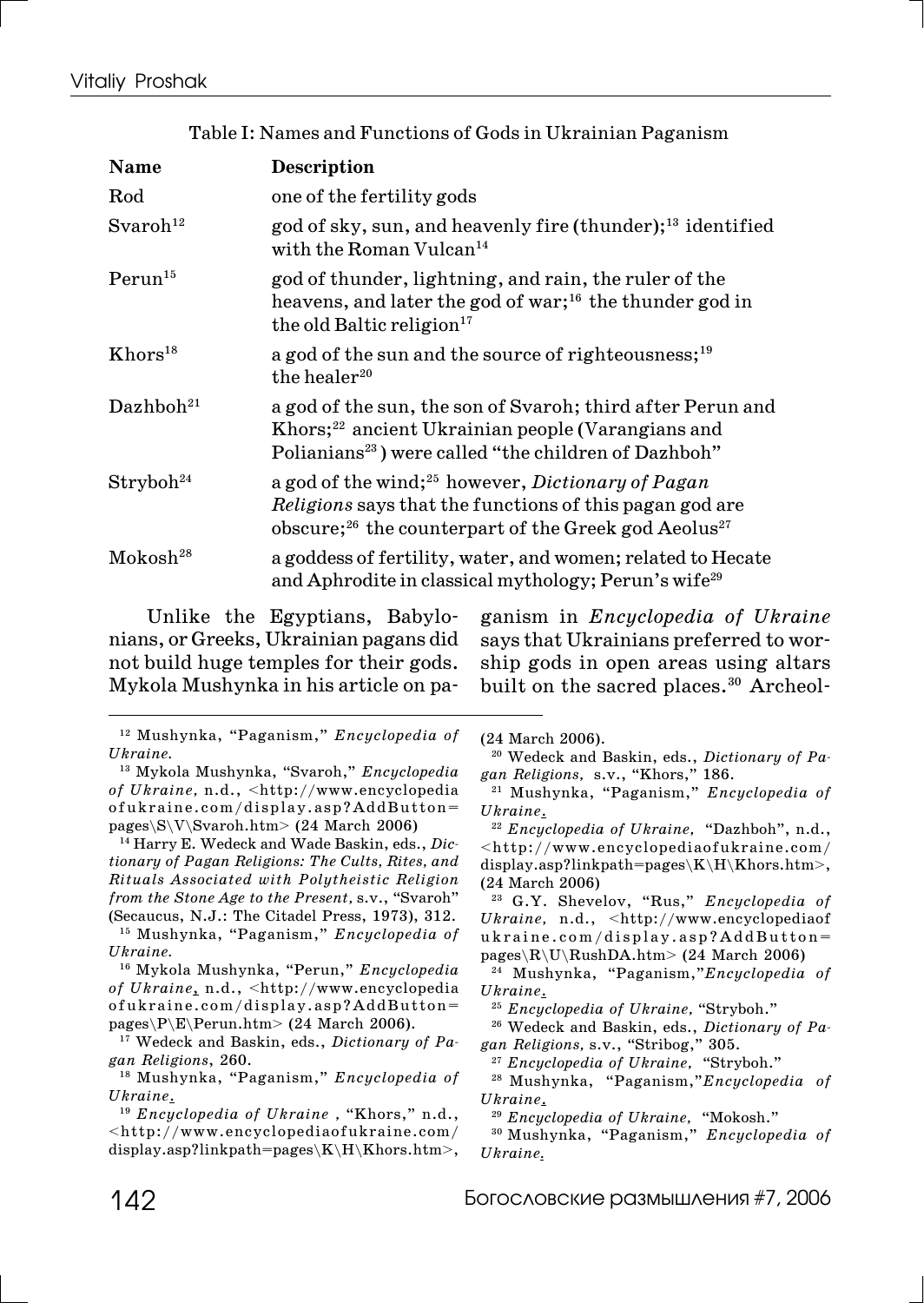ogists have discovered several minor and two major places of worship.

One of the main altars was built by the Grand Prince of Kyivan Rus' (the ancient name of Ukraine) Volodymyr the Great  $(956 - 1015)$  near his palace in Kyiv, and was dedicated to Perun, Khors, Dazhboh, Stryboh, and Mokosh in thanksgiving for the victories he gained over the enemies of his country.31

The second known place was built under a great sacred oak on Khortytsia Island (an island in the middle of the Dnieper near the city of Zaporizhzhia) and worshipers, mainly merchants, sailed down the Dnieper River to bring sacrifices there.<sup>32</sup> Natalia Polonska-Vasylenko in her book *Ukraine!Rus' and Western Europe in the Tenth–Thirteenth Centuries* says that some of those merchants could have been from as far away as India and China, because the main trade route between China and the Roman Empire went through Ukrainian lands, crossing the Dnieper River near Kyiv.33 Also, Orest Subtelny in his book *Ukraine: A History* proves this when he says that among the archeological discoveries on Ukrainian land are items of Asian origin: silk from China, crystal from the Caucasus, and semiprecious stones from Iran and In $dia.^{34}$  This being the case, the doctrines of Ukrainian paganism could represent an encounter with the beliefs of these two ancient Asian cultures.

These altars and places of worship to pagan gods reflect the condition of the Ukrainian nation before the official "introduction" of Christianity.

# The Encounter of Paganism and Christianity in Ukraine

Being relatively close to Christian Byzantium and having trade contacts with Catholic Europe, Ukraine was open to outreach by missionaries from both the Eastern and Western Christian churches and to the influence of new ideas from the Greek colonies on the northern shore of the Black Sea. Wasyl Lencyk, in his article on the Christianization of Ukraine says that because of its favorable geographical location—close to the Black Sea and the Near East—Christianity was known in the present territory of Ukraine as early as the first century AD.<sup>35</sup> According to Orthodox tradition, Andrew, one of the twelve apostles and the brother of Peter, was the first missionary in the lands of the northern shore of the Black Sea and traveled along the Dnieper River.<sup>36</sup> Later he was proclaimed the patron saint of Ukraine.<sup>37</sup>

<sup>31</sup> Arkadii Zhukovsky, "Volodymyr the Great," *Encyclopedia of Ukraine,* n.d., <http://www. encyclopediaofukraine.com/display.  $asp?AddButton = pages\V\O\Vol{olodymyr}$ Great.htm>, (27 March 2006).

<sup>32</sup> Mushynka, "Paganism," *Encyclopedia of Ukraine*.

<sup>&</sup>lt;sup>33</sup> Natalia Polonska-Vasylenko, *Ukraine-Rus' and Western Europe in the Tenth!Thirteenth Centuries* (London: Ukrainian Publishers Ltd., 1964), 8.

<sup>34</sup> Subtelny, *Ukraine,* 12.

<sup>35</sup> Wasyl Lencyk, "Christianization of Ukraine,**"**

*Encyclopedia of Ukraine,* n.d., <http://www. encyclopediaofukraine.com/display.asp?Add  $Button = pages \C\H\Christianization of Ukraine.$ htm> (30 March 2006).

<sup>36</sup> *Encyclopedia of Ukraine,* "Saint Andrew," n.d., <http://www.encyclopediaofukraine.com/ display.asp?AddButton=pages\S\A\Saint Andrew. htm>, (30 March 2006).

<sup>37</sup> Harold W. Attridge, "St. Andrew*,*" in *The Harpercollins Encyclopedia of Catholicism*, Richard P. McBrien, ed. (New York: Harper Collins Publishers, 1995), 45.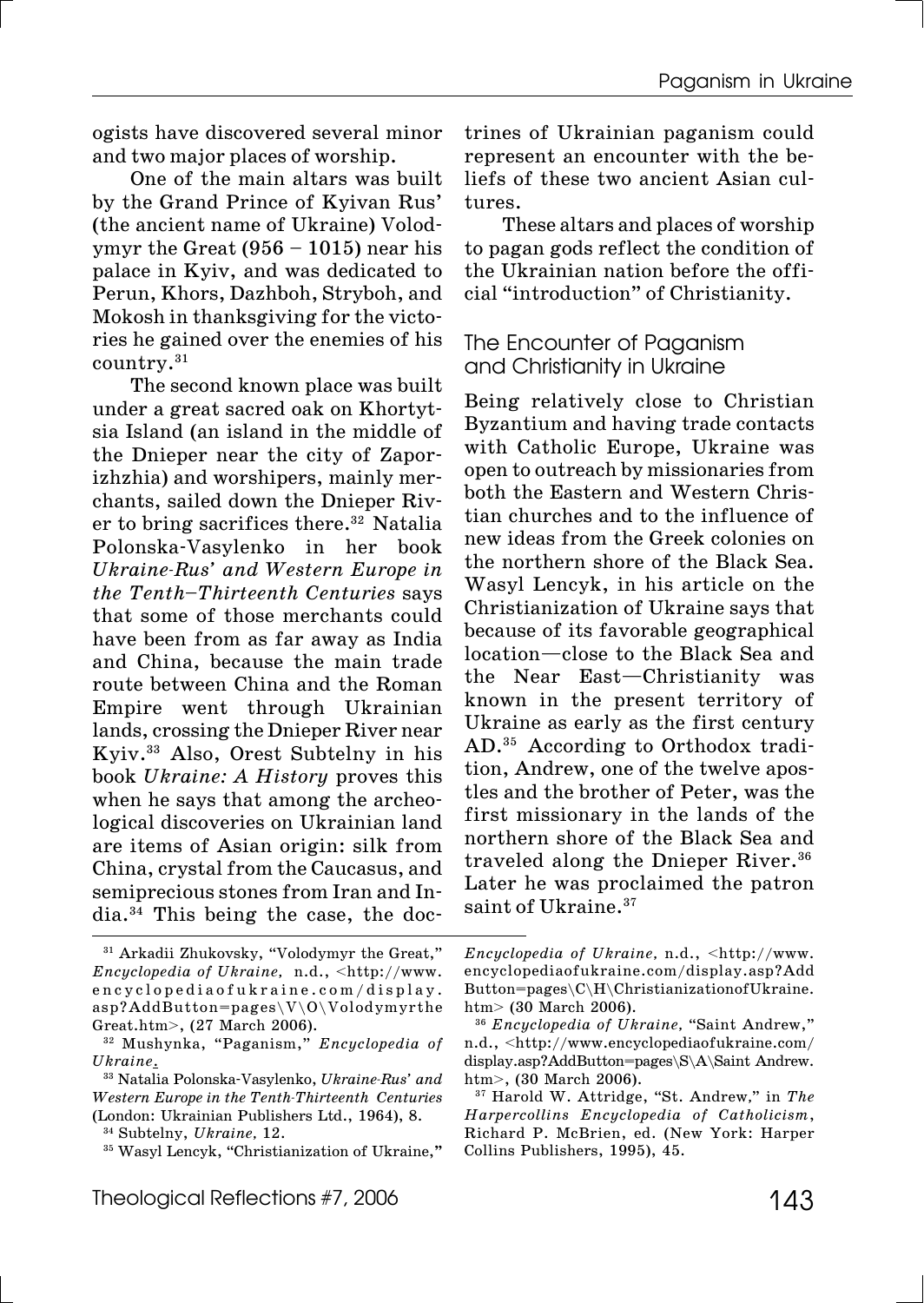Later Ukrainian lands became not just the place for the popes' exiles, but also for the popes' visitations. At the end of the tenth century, the Grand Prince of Kyivan Rus', the same Volodymyr the Great who built altars for pagan gods, considered the possibility of conversion to Christianity. It is difficult to say whether it was from pure belief or merely a political move, but in 987 Volodymyr the Great was baptized, and in 988 he forced the whole nation to reject the old gods and be baptized in the Dnieper River.38 If it was a faith decision, then there is a question of who influenced him more: his friend Olaf Tryggvason the First, King of Norway, or one of his Christian wives, or his grandmother Olha, princess of Kyivan Rus' from 945-957, who herself became a Christian and was baptized in 955.39

After these events, the "war" for Ukraine started between Rome and Byzantium and Kyiv became the place of visitations from these two Christian camps. Natalia Polonska-Vasylenko says that there were three missions from Rome to Kyiv (in 979, 991, and 1000) and two missions from Kyiv to Rome (in 992 and 1001).<sup>40</sup> In addition to this, at approximately the same period there were numerous expeditions from Eastern Byzantium. Having chosen the Eastern liturgy, Ukraine still kept a friendly relationship with Rome. Later Kyiv became an advance point for Western monks returning to Rome from missions in the eastern and northern lands.<sup>41</sup>

#### Table II: Christianization of Ukraine

| Method              | Example                                                                               |
|---------------------|---------------------------------------------------------------------------------------|
| Missionary Outreach | Visits of St. Andrew, Roman clerics,<br>missionaries from Byzantium,                  |
| Colonization        | Greek colonies on the northern shore of<br>the Black Sea                              |
| Political Influence | Economic, political, and family relation-<br>ships with western and eastern countries |

However, it should be noted that paganism was not completely removed by traditional Christianity from the religious life in Ukraine. Paganism, partially merged with Christian doctrines, is still present in some

beliefs, customs, and holidays of traditional branches of the Christian church in Ukraine. The chart below shows the pagan holidays united with religious holidays of the traditional church in Ukraine.

<sup>38</sup> Lencyk, "Christianization of Ukraine,**"** *En! cyclopedia of Ukraine*.

<sup>39</sup> Mykhailo Zhdan and Arkadii Zhukovsky, "Ol'ha," *Encyclopedia of Ukraine*, n.d., <http:/ /www.encyclopediaofukraine.com/display.asp? AddButton=pages\O\L\OlhaPrincess.htm> (2

April 2006).

<sup>40</sup> Natalia Polonska!Vasylenko, *Ukraine!Rus' and Western Europe in the Tenth –Thirteenth Centuries,* (London: Ukrainian Publishers, Ltd., 1964), 13-14.

<sup>41</sup> Ibid, 14.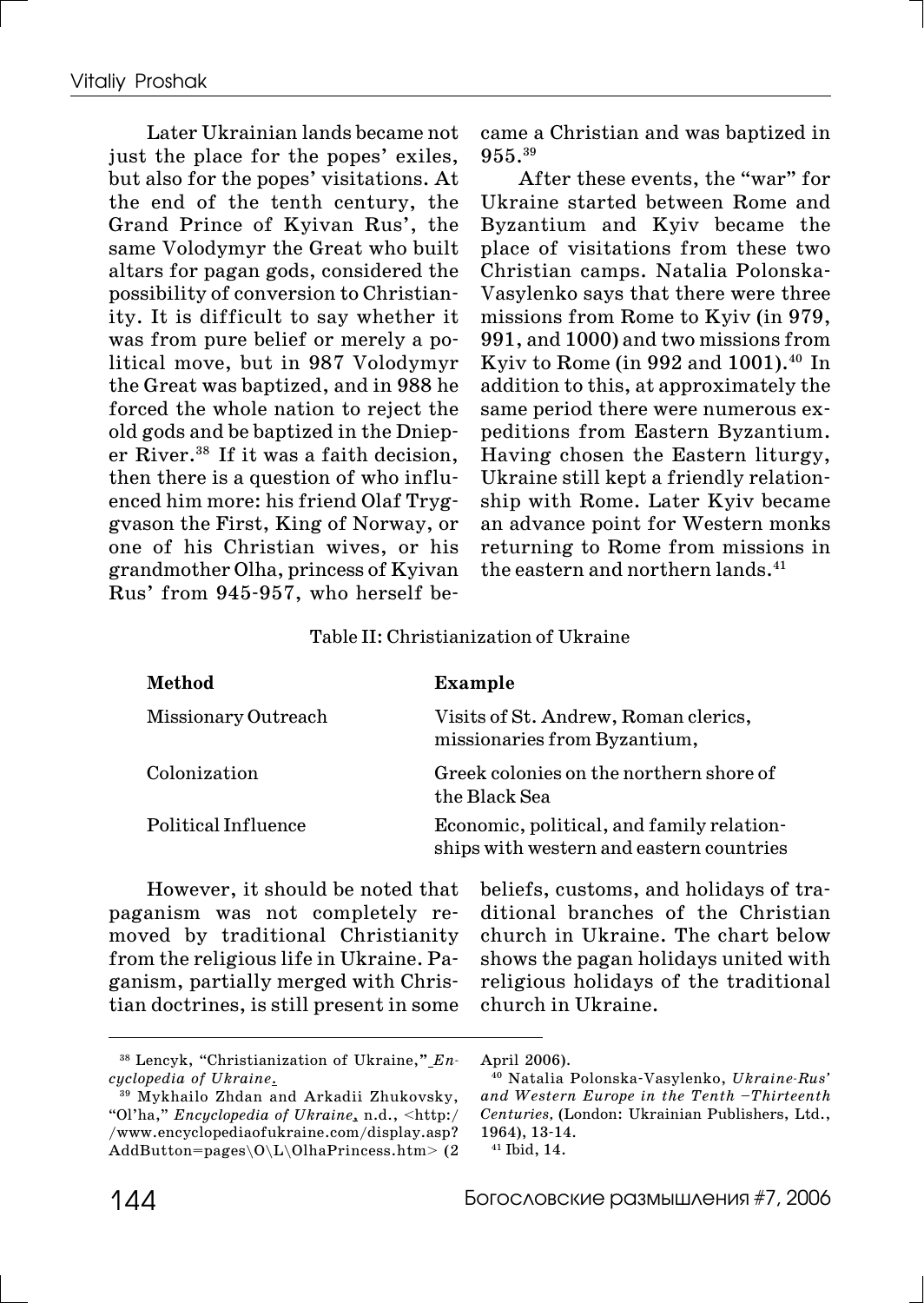| Paganism                                                                                                       | Christianity                                                               |
|----------------------------------------------------------------------------------------------------------------|----------------------------------------------------------------------------|
| <i>Perun:</i> the god of thunder, lightning                                                                    | Saint Elijah                                                               |
| <i>Veles:</i> the old Slavic god of cattle,<br>wealth, and trade                                               | Saint George: protector of agricul-<br>turists, one who blesses the fields |
| <i>Kupalo:</i> translated from Old Slavonic<br>language, meaning "the one who washes"                          | Saint John the Baptist                                                     |
| <i>Equinox</i> : the winter holiday, the return<br>of the sun or the commen-cement of the<br>agricultural year | Christmas                                                                  |
| 'Great Day' (Velykden'): the spring<br>festival, beginning of life after the<br>winter                         | Easter                                                                     |
| <i>Rosalia:</i> the festival of the return of the<br>dead in the form of spirits                               | The Descent of the Holy Spirit                                             |
| $\mathsf{N}\mathsf{I}$ a a Darajana na Uluzina a                                                               |                                                                            |

## Table III: Pagan Holidays Adapted by Christianity<sup>42</sup>

Neo-Paganism in Ukraine

According to the website *Neo-Pagan ism in Central Eastern Europe,* the founder of the new pagan movement in modern day Ukraine was Volodymyr Shayan who was born in L'viv in 1908.<sup>43</sup> After World War II he immigrated to London where his continued work influenced the Ukrainian pagan movement and promoted the founding of the strongest pagan organization in Ukraine: the Union of Ukrainian Indigenous Faithful. Presently this organization publishes a monthly magazine, *Svaroh*.

The second most influential pagan organization in Ukraine is the Society

42 Mushynka, "Paganism,"*Encyclopedia of Ukraine*.

These two major pagan organizations are members of European pagan organizations and have connections with worldwide federations of pagan-

Christian religion."46

ism.

of the Ukrainian Native Faith "Pravoslavya," which was founded in Kyiv in 199344 and, interestingly, uses the same name as the Eastern Orthodox Church. The founder of the Society of the Ukrainian Native Faith considers the Orthodox Church<sup>45</sup> to be a thief and accuses it of stealing this name to "deceive the faithful during the first centuries following conversion to the

<sup>43</sup> *Neo!Paganism in Central Eastern Europe,* "Ukraine," n.d., <http://vinland.org/heathen/ pagancee/# Ukraine > (30 March 2006).

<sup>&</sup>lt;sup>44</sup> "Society of the Ukrainian Native Faith "Pravoslavya," *World Congress of Ethnic Religions,* n.d., <http://www.wcer.org/members/europe/ Ukraine/> (31 March 2006).

<sup>45</sup> The English transliteration of the Russian word "Orthodox" is *pravoslavya*, which translated from Russian means "one who praises God rightly."

<sup>&</sup>lt;sup>46</sup> "Society of the Ukrainian Native Faith "Pravoslavya," *World Congress of Ethnic Religions,* n.d., <http://www.wcer.org/members/europe/ Ukraine/> (31 March 2006).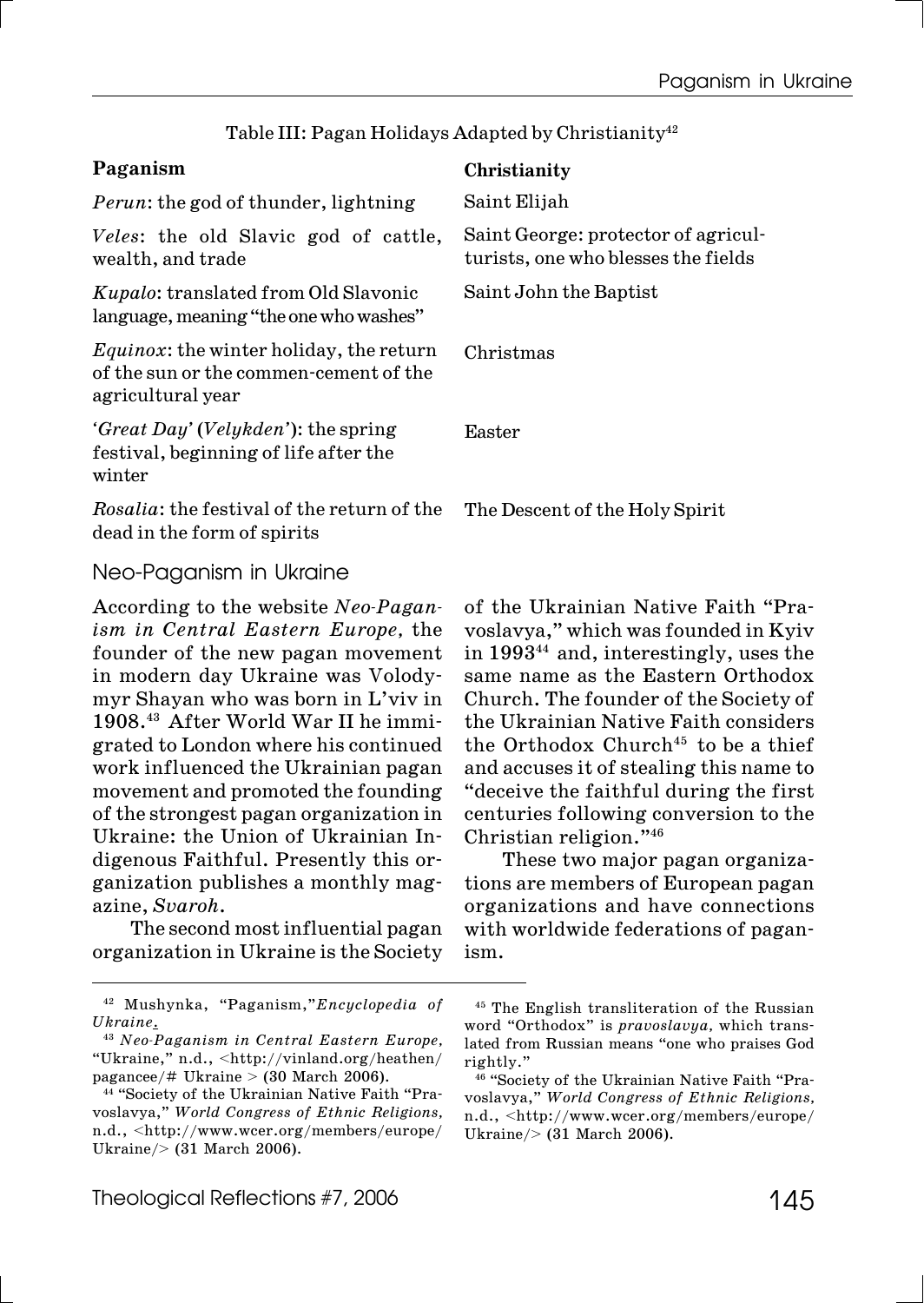| <b>Doctrines</b>        | <b>Explanation</b>                                                                                                                                                                                                                                                                                                                                               |
|-------------------------|------------------------------------------------------------------------------------------------------------------------------------------------------------------------------------------------------------------------------------------------------------------------------------------------------------------------------------------------------------------|
| God                     | Immortal, with multiple identities and names: "The ancient<br>God of our faith is Svaroh, the high God of the universe, the<br>heavenly zodiac. His sons are Dazhboh, Perun, Veles,<br>Sryboh, Yarylo, Khors, Lado, Kupajlo, Symarhl, Pozvizd,<br>Pereplut and others. His daughters are Lada, Leiya,<br>Kupala, Dana, Perunystya, Mokosha, Kolyada and others." |
| Holy<br>Scriptures      | The Book of Veles, written in the fifth century on oaken<br>boards                                                                                                                                                                                                                                                                                               |
| Trinity<br>of existence | "Reflected in the idea of the sacred Tree of Life: the roots of<br>this tree reach to underground depth (the universe of the<br>ancestors); the trunk and branches symbolize the<br>manifestation of Life (the Universe of living people)."                                                                                                                      |
| Nature                  | "The main idea of our Faith is to obtain a better knowledge<br>of Nature and the Universe and to praise our Gods for the<br>happiness in our lives."                                                                                                                                                                                                             |

Table IV: Beliefs of the Society of the Ukrainian Native Faith "Pravoslavya"47

Evaluation of Paganism in Ukraine

As was said above, the last ten years in Ukraine was a decade of rising interest in paganism.48 Paganism was in Ukraine before the coming of Christianity; paganism survived and adjusted to this new religion after its coming; and paganism is experiencing a revival in Ukraine now.

That paganism is experiencing a revival in Ukraine means that there are some needs in the hearts and minds of people that have not been met by Christianity. The brief research in this article shows that there are two main reasons why paganism is growing in Ukraine.

The first reason for rising interest in paganism concerns the national identity of the Ukrainian people. Many people confuse paganism with national identity and call for a return to paganism in order to discover this lost native religion and to deny "foreign" religion. However, people who hold this opinion forget that Ukraine was partly Christian even before the official Christianization of Ukraine in 988-989 because of the missionary outreach of the apostle Andrew and the spread of beliefs from the Greek colonies on the northern shore of the Black Sea. Therefore national identity does not equal paganism.

The second reason for rising interest in paganism concerns the essence of Christianity itself. In some cases Christianity has failed to keep the pure Christian doctrine and has adopt-

<sup>&</sup>lt;sup>47</sup> Society of the Ukrainian Native Faith "Pravoslavya," *World Congress of Ethnic Religions,* n.d., <http://www.wcer.org/members/europe/

Ukraine/> (2 April 2006).

<sup>48</sup> Yurash, "Ukraine," *Religions of the World,* 1321.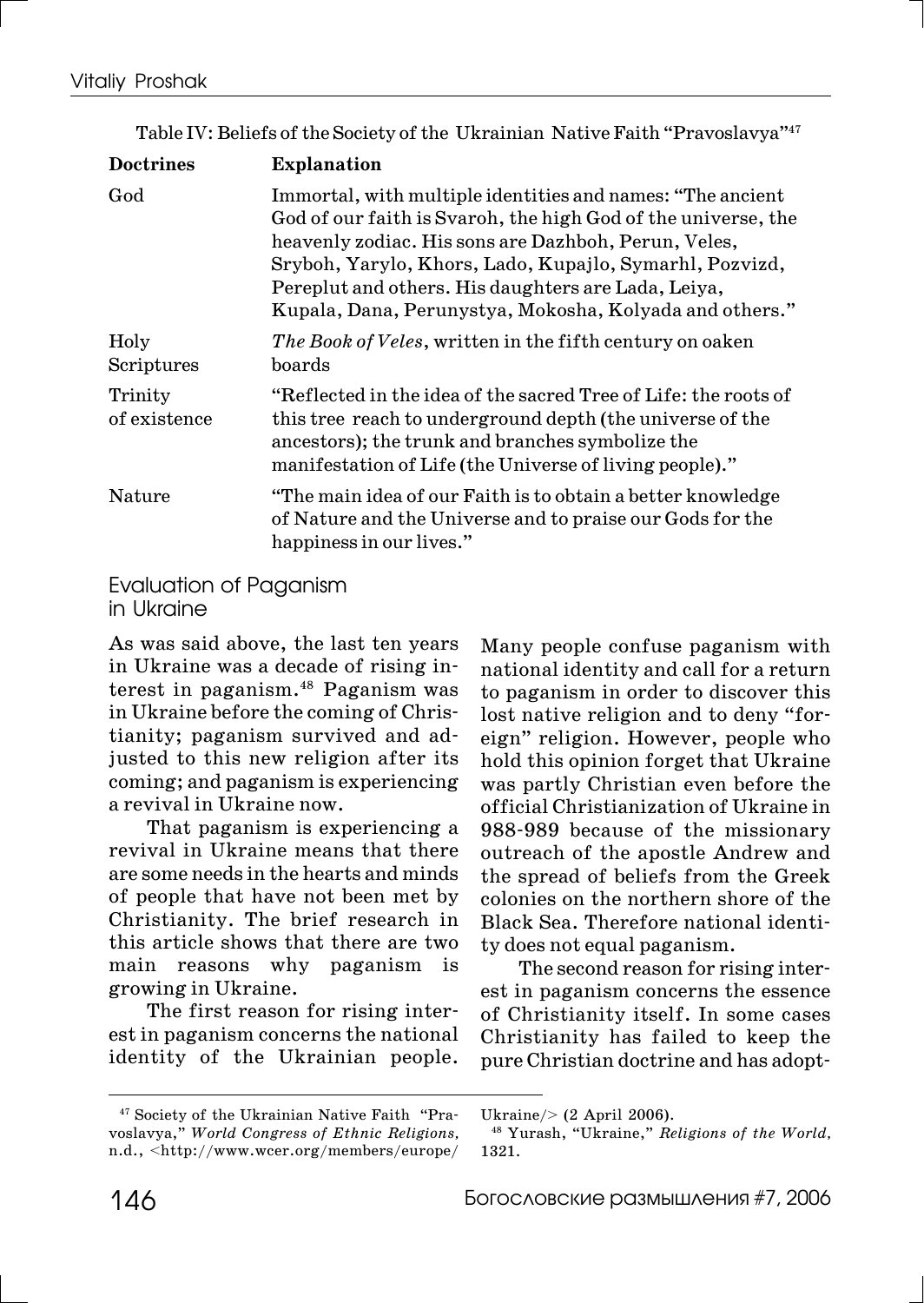ed pagan traditions, forms, and beliefs; because of this many people see paganism as a foundation of Christianity and call for a return to the spiritual roots of the true religion. However, people who hold this view either forget, or do not know at all, that it is not the doctrine of any particular church that defines the core of Christianity, but the Bible. The Bible does not have any traditions, forms, and beliefs adopted from paganism. There-

### Bibliography

- Attridge, Harold W. "St. Andrew." *The Harpercollins Encyclopedia of Catholicism*. Edited by Richard P. McBrien. New York: HarperCollins Publishers, 1995.
- *Encyclopedia of Ukraine*. "Dazhboh," n.d.<http://www.encyclopediaof ukraine.com/display.asp?linkpath= pages\K\H\Khors.htm>
	- \_\_\_\_\_\_."Khors."n.d.<http://www. encyclopediaofukraine.com/display.  $a$ sp?linkpath=pages\K\H\Khors.htm>
	- \_\_\_\_\_\_. "Mokosh," n.d.,<http://www. encyclopediaofukraine.com/display. asp?linkpath=pages\M\O\Mokosh.htm>
	- \_\_\_\_\_\_."Saint Andrew," n.d., <http:// www.encyclopediaofukraine.com/ display.asp?AddButton=pages\S\A\ SaintAndrew.htm>
	- \_\_\_\_\_\_."Saint Clement I", n.d., <http:// www.encyclopediaofukraine.com/ display.asp?linkpath
	- $=pages\B\A\SaintClementI.htm>$  $\cdot$  "Stryboh", n.d.,  $\langle$ http://www. encyclopediaofukraine.com/display.
- asp?linkpat=pages\S\T\Stryboh.htm> Firth, Raymond. "Animism*.*" *A New*
- *Dictionary of Christian Theology*. Edited by Alan Richardson and John Bowden. London: SCM Press Ltd, 1983.
- Hu, D.A. "Animism." *New Dictionary of Theology.* Edited by Sinclair B. Ferguson and

fore, Christianity is not based on paganism.

The situation with paganism in Ukraine waits for Christians to respond. If Christianity will not provide an answer to these two questions—national identity and the essence of Christianity—then many people will perceive this silence as a positive answer and the partial failure of Christianity.

- David F. Wright. Downers Grove, Ill.: InterVarsity Press, 1988.
- Kravtsiw, Bohdan and Bohdan Medwidsky. "Mythology." *Encyclopedia of Ukraine*, n.d.<http://www.encyclope diaofukraine.com/display. asp?Add Button=/pages/m/y/mythology.htm>
- Kuhn, H. B. "Dualism*.*" *Evangelical Dictionary of Theology.* Edited by Walter A. Elwell. Second edition. Grand Rapids, Mich.: Baker Academic, 2001.
- Lencyk, Wasyl. "Christianization of Ukraine." *Encyclopedia of Ukraine*, n.d., <http://www. encyclopediaof ukraine.com/display.asp?AddButton =pages\C\H\ChristianizationofUkraine.htm
- Mushynka, Mykola. "Paganism." *Encyclopedia of Ukraine*, n.d.<http:// www.encyclopediaofukraine.com/ display.asp?AddButton=pages\P\A\ Paganism.htm>
	- \_\_\_\_\_\_. "Perun." *Encyclopedia of Ukraine*, n.d.,<http://www. encyclopediaofukraine.com/display. asp?AddButton=pages\P\E\Perun.htm>
	- \_\_\_\_\_\_. "Svaroh." *Encyclopedia of Ukraine*, n.d.,<http://www. encyclopediaofukraine. com/display. asp?AddButton=pages\S\V\Svaroh.htm>
- *Neo!Paganism in Central Eastern Europe.* "Ukraine," n.d., <http://vinland.org/ heathen/pagancee/#Ukraine >